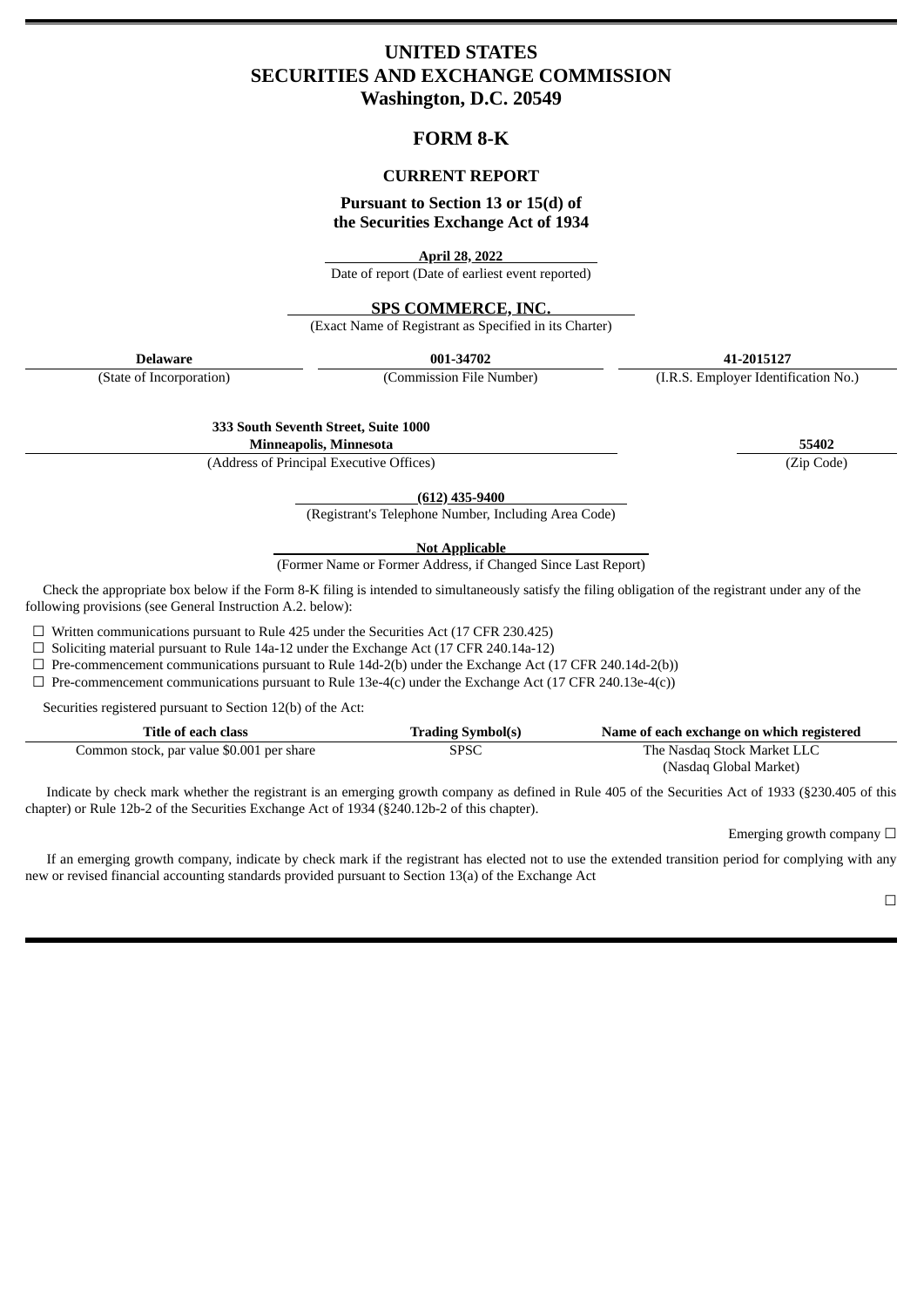#### **Item 2.02. Results of Operations and Financial Condition.**

On April 28, 2022, we issued a press release disclosing our results of operations and financial condition for our three months ended March 31, 2022. In accordance with General Instruction B.2 of Form 8-K, the information in this Current Report on Form 8-K, including Exhibit 99, shall not be deemed to be "filed" for purposes of Section 18 of the Securities Exchange Act of 1934 or otherwise subject to the liability of that section, and shall not be incorporated by reference into any registration statement or other document filed under the Securities Act of 1933 or the Securities Exchange Act of 1934, except as shall be expressly set forth by specific reference in that filing.

#### **Item 9.01. Financial Statements and Exhibits.**

(d) Exhibits

| Exhibit No. | Exhibit                                                                     |
|-------------|-----------------------------------------------------------------------------|
| -99         | Press Release dated April 28, 2022                                          |
| 104         | Cover Page Interactive Data File (embedded within the Inline XBRL document) |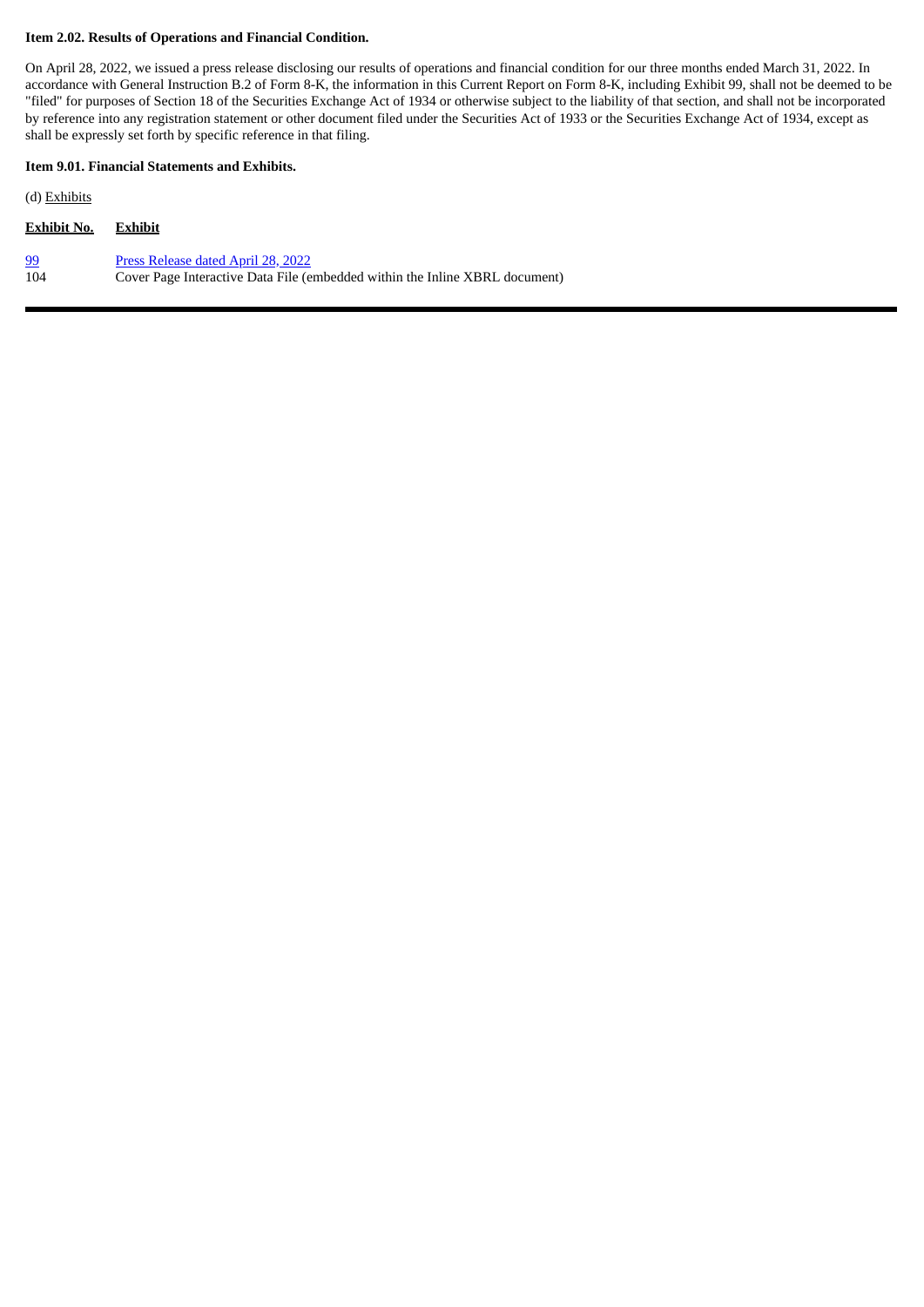#### **SIGNATURES**

Pursuant to the requirements of the Securities Exchange Act of 1934, the registrant has duly caused this report to be signed on its behalf by the undersigned hereunto duly authorized.

#### **SPS COMMERCE, INC.**

Date: April 28, 2022 By: /s/ KIMBERLY K. NELSON

Kimberly K. Nelson *Executive Vice President and Chief Financial Officer*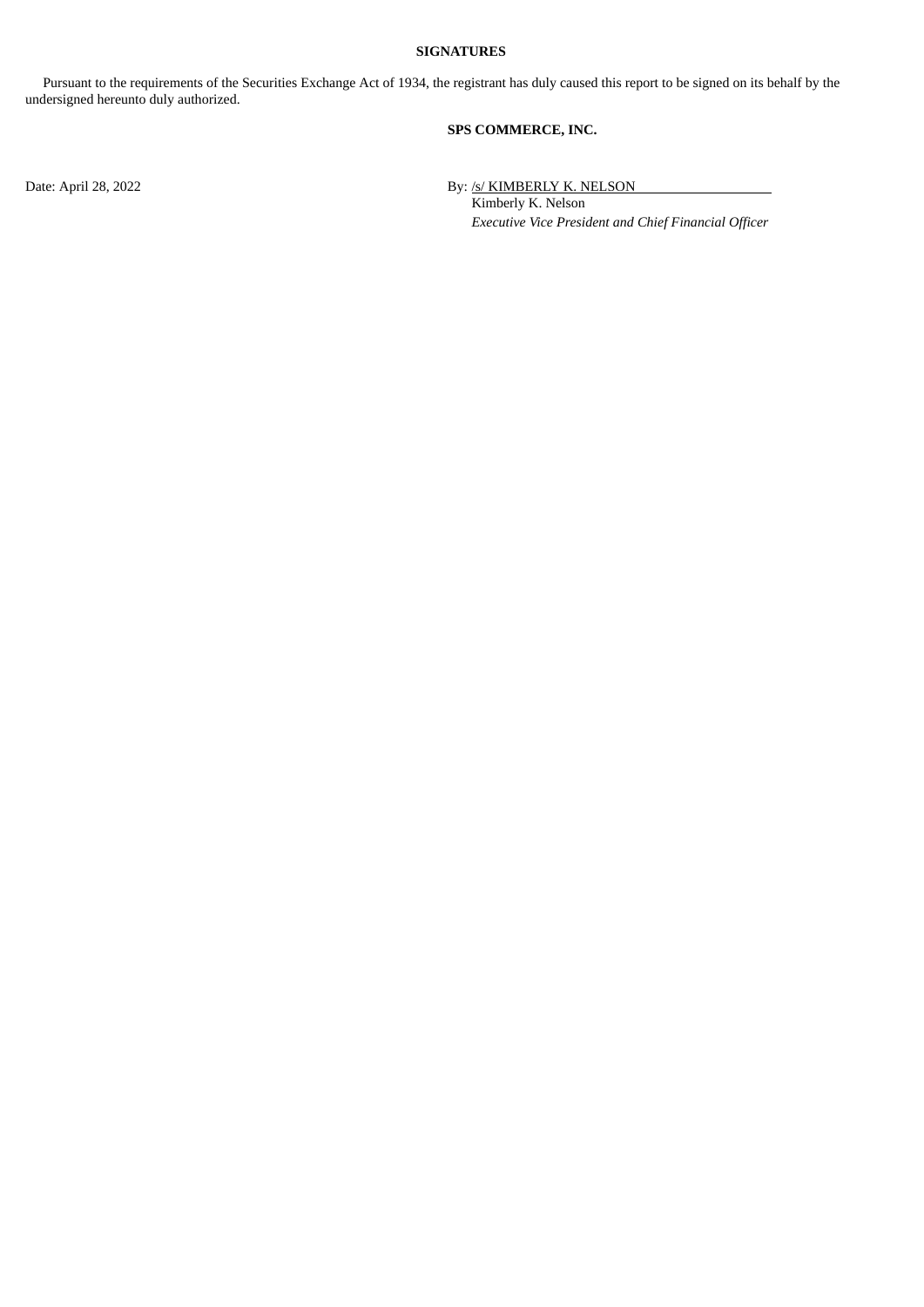# **SPS Commerce Reports First Quarter 2022 Financial Results**

### <span id="page-3-0"></span>**Company delivers 85th consecutive quarter of topline growth, with 17% growth in revenue and 18% growth in recurring revenue over first quarter 2021**

MINNEAPOLIS, April 28, 2022 (GLOBE NEWSWIRE) -- SPS Commerce, Inc. (Nasdaq: SPSC), a leader in retail cloud services, today announced financial results for the first quarter ended March 31, 2022.

Revenue was \$105.2 million in the first quarter of 2022, compared to \$90.1 million in the first quarter of 2021, reflecting 17% growth in revenue from the first quarter of 2021. Recurring revenue grew 18% from the first quarter of 2021.

Net income in the first quarter of 2022 was \$12.6 million or \$0.34 per diluted share, compared to net income of \$10.2 million or \$0.28 per diluted share, in the first quarter of 2021. Non-GAAP net income per diluted share was \$0.55, compared to non-GAAP net income per diluted share of \$0.43 in the first quarter of 2021. Adjusted EBITDA for the first quarter of 2022 increased 25% to \$31.8 million compared to the first quarter of 2021.

"SPS Commerce continues to be a valuable partner to retailers and suppliers, as they navigate ongoing challenges and seize opportunities to evolve their omnichannel strategies," said Archie Black, CEO of SPS Commerce. "Our comprehensive suite of solutions includes all the elements that trading partners need to communicate inventory, order, delivery, and status information. One connection to SPS Commerce provides instant access to the largest network of up-to-date, mapped EDI connections and more than 105,000 players in the retail space."

"Ongoing evolution in retail and the need for supply chain efficiency is fueling the need for automation, driving EDI adoption, and underscoring the growing market opportunity ahead of us," said Kim Nelson, CFO of SPS Commerce.

## **Guidance**

Second quarter 2022 revenue is expected to be in the range of \$108.3 million to \$109.3 million. Second quarter net income per diluted share is expected to be in the range of \$0.25 to \$0.26 with fully diluted weighted average shares outstanding of 37.3 million shares. Non-GAAP net income per diluted share is expected to be in the range of \$0.48 to \$0.49. Adjusted EBITDA is expected to be in the range of \$30.0 million to \$30.5 million. Non-cash, share-based compensation expense is expected to be \$9.4 million, depreciation expense is expected to be \$4.2 million and amortization expense is expected to be \$2.5 million.

For the full year of 2022, revenue is expected to be in the range of \$443.4 million to \$445.9 million, representing 15% to 16% growth over 2021. Full year net income per diluted share is expected to be in the range of \$1.22 to \$1.24, with fully diluted weighted average shares outstanding of 37.3 million shares. Non-GAAP income per diluted share is expected to be in the range of \$2.07 to \$2.09. Adjusted EBITDA is expected to be in the range of \$126.7 million to \$128.0 million, representing 18% to 20% growth over 2021. Non-cash, share-based compensation expense is expected to be \$34.9 million, depreciation expense is expected to be \$18.0 million and amortization expense is expected to be \$10.0 million.

## **Quarterly Conference Call**

SPS Commerce will discuss its quarterly and annual results today via teleconference at 3:30 p.m. CT (4:30 p.m. ET). To access the call, please dial (877) 312-7508, or outside the U.S. (253) 237-1184, with Conference ID # 8561377 at least five minutes prior to the 3:30 p.m. CT start time. A live webcast of the call will also be available at http://investors.spscommerce.com under the Events and Presentations menu. The replay will also be available on our website at http://investors.spscommerce.com.

### **About SPS Commerce**

SPS Commerce is the world's leading retail network, connecting trading partners around the globe to optimize supply chain operations for all retail partners. We support data-driven partnerships with innovative cloud technology, customer-obsessed service and accessible experts so our customers can focus on what they do best. To date, more than 105,000 companies in retail, distribution, grocery and e-commerce have chosen SPS as their retail network. SPS has achieved 85 consecutive quarters of revenue growth and is headquartered in Minneapolis. For additional information, contact SPS at 866-245-8100 or visit www.spscommerce.com.

SPS COMMERCE, SPS, SPS logo, 1=INFINITY logo, AS THE NETWORK GROWS, SO DOES YOUR OPPORTUNITY, INFINITE RETAIL POWER, MASTERING THE RETAIL GAME and RSX are marks of SPS Commerce, Inc. and Registered in the U.S. Patent and Trademark Office. IN:FLUENCE, and others are further marks of SPS Commerce, Inc. These marks may be registered or otherwise protected in other countries.

## SPS-F

# **Use of Non-GAAP Financial Measures**

To supplement its financial statements, SPS Commerce also provides investors with Adjusted EBITDA, Adjusted EBITDA Margin, and non-GAAP net income per share, which are non-GAAP financial measures. SPS Commerce believes that these non-GAAP measures provide useful information to management, our board of directors, and investors regarding certain financial and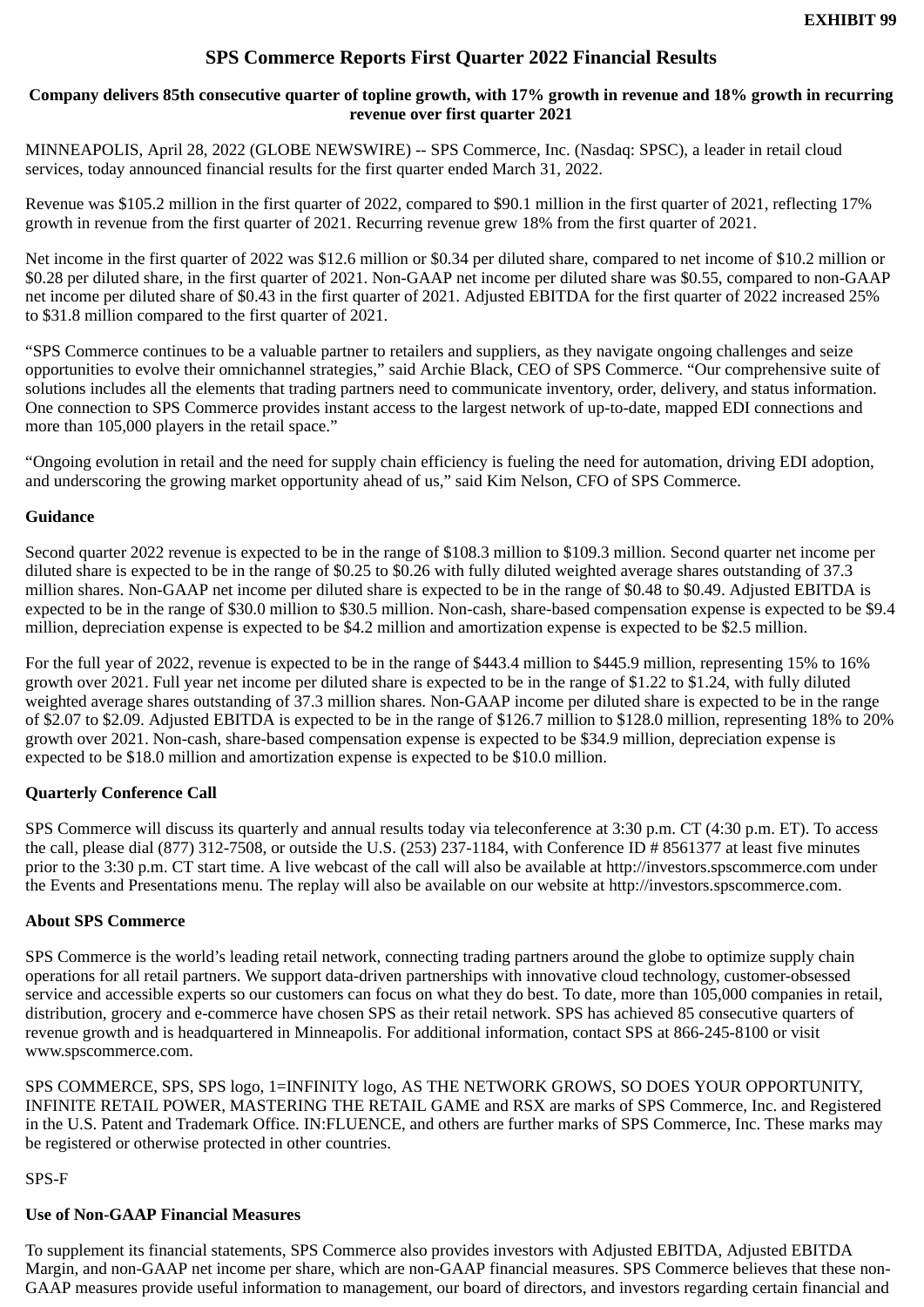business trends relating to its financial condition and results of operations. SPS Commerce's management uses these non-GAAP measures to compare the Company's performance to that of prior periods for trend analyses and planning purposes. Adjusted EBITDA is also used for purposes of determining executive and senior management incentive compensation.

Adjusted EBITDA consists of net income adjusted for income tax expense, depreciation and amortization expense, stock-based compensation expense, realized gain or loss from foreign currency on cash and investments held, investment income or loss, and other adjustments as necessary for a fair presentation.

Adjusted EBITDA Margin consists of Adjusted EBITDA divided by revenue. Margin, the comparable GAAP measure of financial performance, consists of net income divided by revenue.

SPS Commerce uses Adjusted EBITDA and Adjusted EBITDA Margin as measures of operating performance because they assist the Company in comparing performance on a consistent basis, as they remove from operating results the impact of the Company's capital structure. SPS Commerce believes Adjusted EBITDA and Adjusted EBITDA Margin are useful to an investor in evaluating the Company's operating performance because they are widely used to measure a company's operating performance without regard to items such as depreciation and amortization, which can vary depending upon accounting methods and the book value of assets, and to present a meaningful measure of corporate performance exclusive of the Company's capital structure and the method by which assets were acquired.

Non-GAAP income per share consists of net income adjusted for stock-based compensation expense, amortization expense related to intangible assets, realized gain or loss from foreign currency on cash and investments held, other adjustments as necessary for a fair presentation, and the corresponding tax impacts to net income, divided by the weighted average number of shares of common stock outstanding during each period. SPS Commerce believes non-GAAP income per share is useful to an investor because it is widely used to measure a company's operating performance.

SPS Commerce includes an adjustment to non-GAAP income to reflect the income tax effects of the adjustments to GAAP net income, as discussed above. To quantify these tax effects, SPS Commerce recalculates income tax expense excluding the direct book and tax effects of the specific items constituting the non-GAAP adjustments. The difference between this recalculated income tax expense and GAAP income tax expense is presented as the income tax effect of the non-GAAP adjustments.

These non-GAAP measures should not be considered a substitute for, or superior to, financial measures calculated in accordance with generally accepted accounting principles in the United States. These non-GAAP financial measures exclude significant expenses and income that are required by GAAP to be recorded in the Company's financial statements and are subject to inherent limitations. SPS Commerce urges investors to review the reconciliation of its non-GAAP financial measures to the comparable GAAP financial measures that are included in this press release.

### **Forward-Looking Statements**

This press release may contain forward-looking statements, including information about management's view of SPS Commerce's future expectations, plans and prospects, including our views regarding future execution within our business, the opportunity we see in the retail supply chain world and our performance for the second quarter and full year of 2022, within the safe harbor provisions under The Private Securities Litigation Reform Act of 1995. These statements involve known and unknown risks, uncertainties and other factors which may cause the results of SPS Commerce to be materially different than those expressed or implied in such statements. Certain of these risk factors and others are included in documents SPS Commerce files with the Securities and Exchange Commission, including but not limited to, SPS Commerce's Annual Report on Form 10-K for the year ended December 31, 2021, as well as subsequent reports filed with the Securities and Exchange Commission. Other unknown or unpredictable factors also could have material adverse effects on SPS Commerce's future results. The forward-looking statements included in this press release are made only as of the date hereof. SPS Commerce cannot guarantee future results, levels of activity, performance or achievements. Accordingly, you should not place undue reliance on these forward-looking statements. Finally, SPS Commerce expressly disclaims any intent or obligation to update or revise any forward-looking statements, whether as a result of new information, future events, or otherwise.

## **SPS COMMERCE, INC. CONDENSED CONSOLIDATED BALANCE SHEETS**

(Unaudited; in thousands, except shares)

|                             | March 31,<br>2022 |     | December 31,<br>2021 |
|-----------------------------|-------------------|-----|----------------------|
| <b>ASSETS</b>               |                   |     |                      |
| Current assets              |                   |     |                      |
| Cash and cash equivalents   | 203,088<br>\$     | - S | 207,552              |
| Short-term investments      | 39,968            |     | 49,758               |
| Accounts receivable         | 43,065            |     | 38,811               |
| Allowance for credit losses | (4,287)           |     | (4,249)              |
| Accounts receivable, net    | 38,778            |     | 34,562               |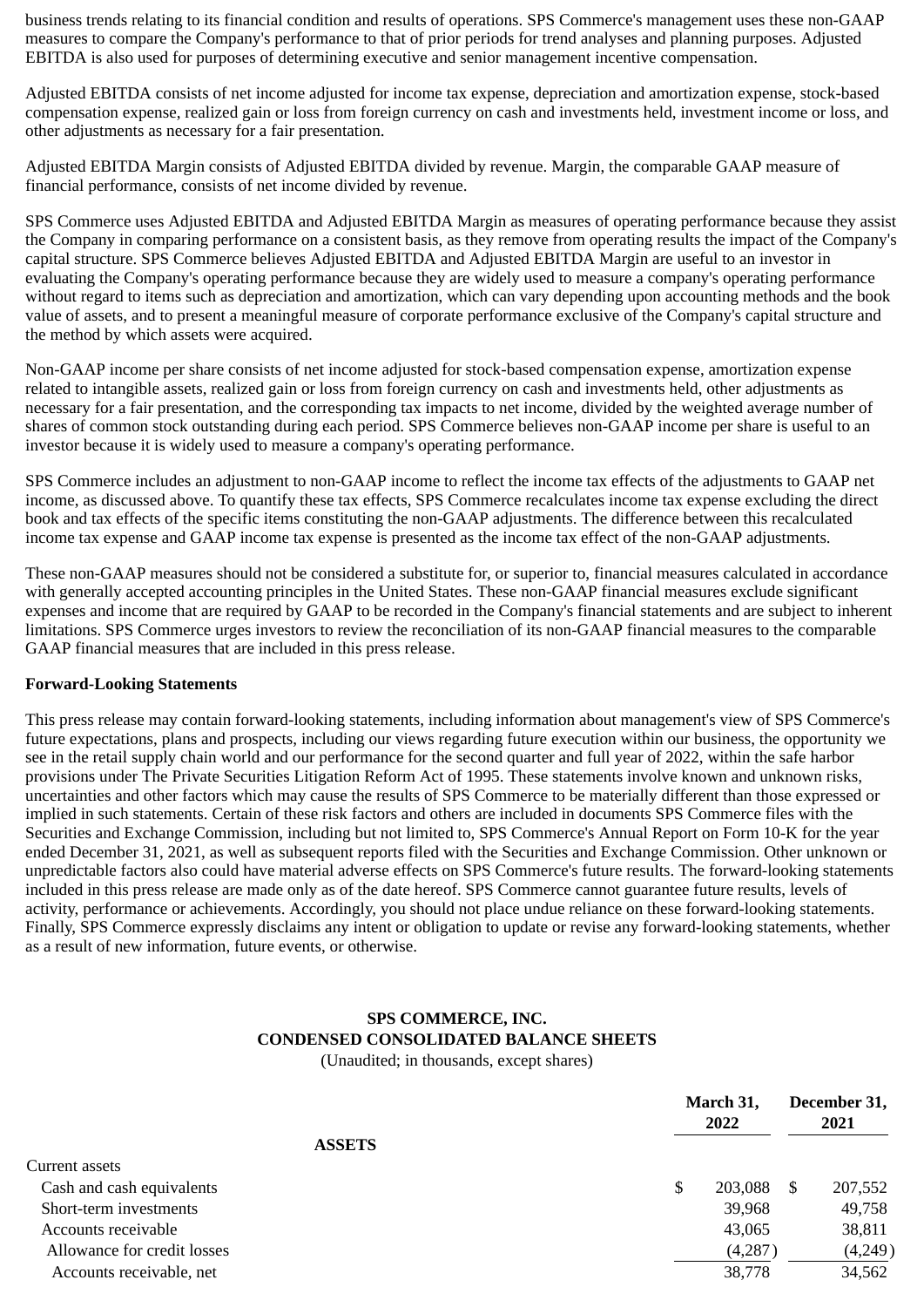| Deferred costs                                                                                      | 46,710        |      | 44,529    |
|-----------------------------------------------------------------------------------------------------|---------------|------|-----------|
| Other assets                                                                                        | 22,923        |      | 16,042    |
| Total current assets                                                                                | 351,467       |      | 352,443   |
| Property and equipment, net                                                                         | 32,261        |      | 31,901    |
| Operating lease right-of-use assets                                                                 | 10,248        |      | 10,851    |
| Goodwill                                                                                            | 144,162       |      | 143,663   |
| Intangible assets, net                                                                              | 56,158        |      | 58,587    |
| Other assets                                                                                        |               |      |           |
| Deferred costs, non-current                                                                         | 15,900        |      | 15,191    |
| Deferred income tax assets                                                                          | 199           |      | 182       |
| Other assets, non-current                                                                           | 2,913         |      | 3,028     |
| <b>Total assets</b>                                                                                 | \$<br>613,308 | $\$$ | 615,846   |
| <b>LIABILITIES AND STOCKHOLDERS' EQUITY</b>                                                         |               |      |           |
| <b>Current liabilities</b>                                                                          |               |      |           |
| Accounts payable                                                                                    | \$<br>4,731   | \$   | 8,330     |
| Accrued compensation                                                                                | 21,930        |      | 31,661    |
| Accrued expenses                                                                                    | 6,632         |      | 8,345     |
| Deferred revenue                                                                                    | 56,798        |      | 50,428    |
| Operating lease liabilities                                                                         | 4,337         |      | 4,108     |
| Total current liabilities                                                                           | 94,428        |      | 102,872   |
| Other liabilities                                                                                   |               |      |           |
| Deferred revenue, non-current                                                                       | 5,123         |      | 5,144     |
| Operating lease liabilities, non-current                                                            | 15,338        |      | 16,426    |
| Deferred income tax liabilities                                                                     | 6,898         |      | 7,145     |
| <b>Total liabilities</b>                                                                            | 121,787       |      | 131,587   |
| Commitments and contingencies                                                                       |               |      |           |
| Stockholders' equity                                                                                |               |      |           |
| Preferred stock, \$0.001 par value; 5,000,000 shares authorized; 0 shares issued and<br>outstanding |               |      |           |
| Common stock, \$0.001 par value; 110,000,000 shares authorized; 38,031,415 and                      |               |      |           |
| 37,798,610 shares issued; and 36,120,518 and 36,009,257 shares outstanding, respectively            | 38            |      | 38        |
| Treasury Stock, at cost; 1,910,897 and 1,789,353 shares, respectively                               | (100, 903)    |      | (85, 677) |
| Additional paid-in capital                                                                          | 442,405       |      | 433,258   |
| Retained earnings                                                                                   | 150,690       |      | 138,087   |
| Accumulated other comprehensive loss                                                                | (709)         |      | (1, 447)  |
| Total stockholders' equity                                                                          | 491,521       |      | 484,259   |
| Total liabilities and stockholders' equity                                                          | \$<br>613,308 | \$   | 615,846   |
|                                                                                                     |               |      |           |

# **SPS COMMERCE, INC. CONDENSED CONSOLIDATED STATEMENTS OF INCOME**

(Unaudited; in thousands, except per share amounts)

|                                   | <b>Three Months Ended</b><br>March 31, |    |        |  |
|-----------------------------------|----------------------------------------|----|--------|--|
|                                   | 2022                                   |    | 2021   |  |
| Revenues                          | \$<br>105,193                          | \$ | 90,094 |  |
| Cost of revenues                  | 35,389                                 |    | 29,970 |  |
| Gross profit                      | 69,804                                 |    | 60,124 |  |
| <b>Operating expenses</b>         |                                        |    |        |  |
| Sales and marketing               | 24,655                                 |    | 21,355 |  |
| Research and development          | 10,701                                 |    | 8,706  |  |
| General and administrative        | 15,468                                 |    | 14,737 |  |
| Amortization of intangible assets | 2,470                                  |    | 2,664  |  |
| Total operating expenses          | 53,294                                 |    | 47,462 |  |
| Income from operations            | 16,510                                 |    | 12,662 |  |
| Other income (expense), net       | 423                                    |    | (325)  |  |
| Income before income taxes        | 16,933                                 |    | 12,337 |  |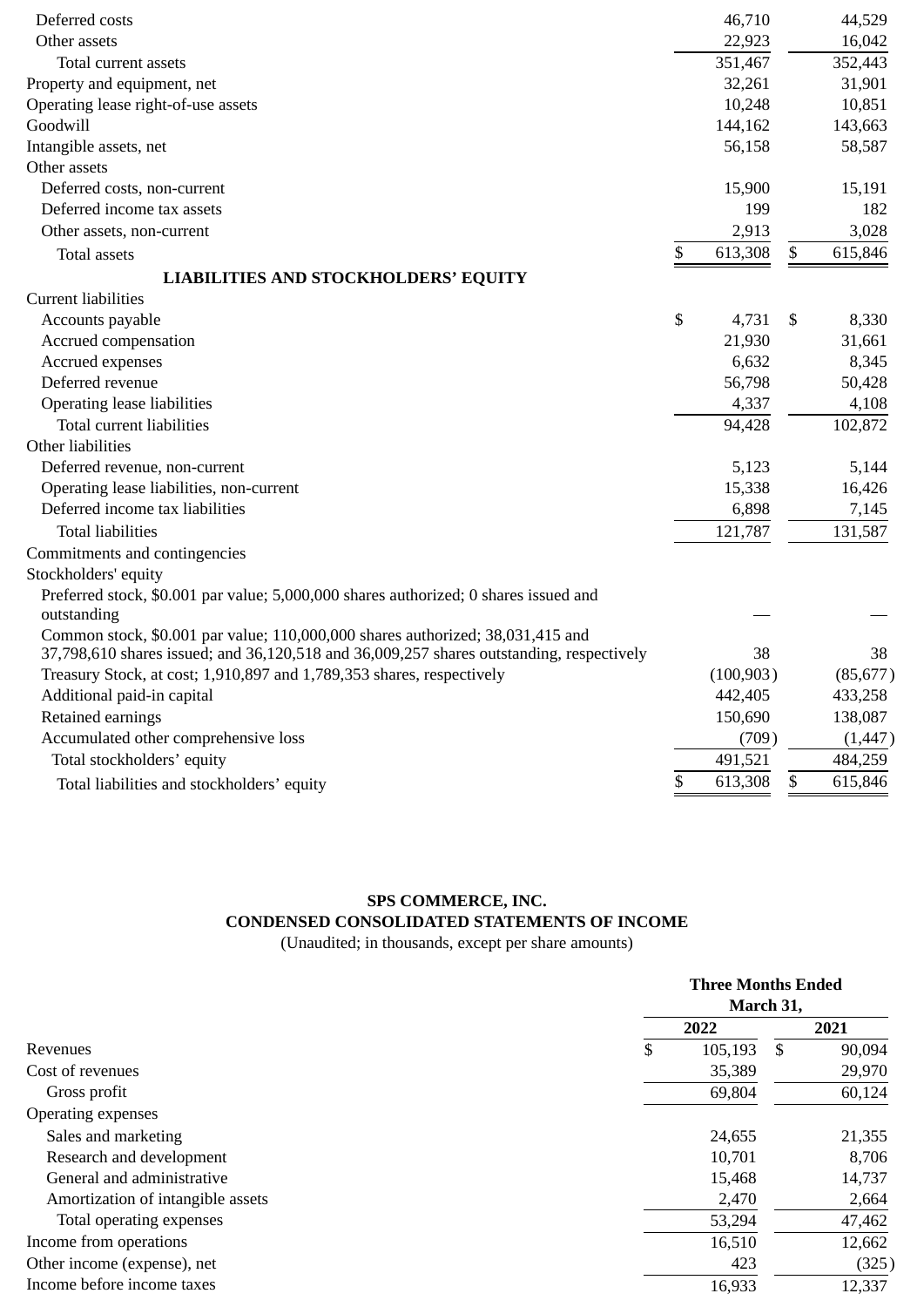| Income tax expense                                                  | 4,330                 |     | 2,137  |
|---------------------------------------------------------------------|-----------------------|-----|--------|
| Net income                                                          | 12,603                | JD. | 10,200 |
| Net income per share                                                |                       |     |        |
| <b>Basic</b>                                                        | \$<br>$0.35$ \$       |     | 0.29   |
| Diluted                                                             | \$<br>$0.34 \quad$ \$ |     | 0.28   |
| Weighted average common shares used to compute net income per share |                       |     |        |
| <b>Basic</b>                                                        | 36,136                |     | 35,751 |
| Diluted                                                             | 36,989                |     | 36,722 |
|                                                                     |                       |     |        |

# **SPS COMMERCE, INC. CONDENSED CONSOLIDATED STATEMENTS OF CASH FLOWS**

(Unaudited; in thousands)

|                                                                           | <b>Three Months Ended</b><br>March 31, |           |    |          |
|---------------------------------------------------------------------------|----------------------------------------|-----------|----|----------|
|                                                                           |                                        | 2022      |    | 2021     |
| Cash flows from operating activities                                      |                                        |           |    |          |
| Net income                                                                | \$                                     | 12,603    | \$ | 10,200   |
| Reconciliation of net income to net cash provided by operating activities |                                        |           |    |          |
| Deferred income taxes                                                     |                                        | (269)     |    | 163      |
| Depreciation and amortization of property and equipment                   |                                        | 3,864     |    | 3,765    |
| Amortization of intangible assets                                         |                                        | 2,470     |    | 2,664    |
| Provision for credit losses                                               |                                        | 1,144     |    | 1,205    |
| Stock-based compensation                                                  |                                        | 9,015     |    | 6,925    |
| Other, net                                                                |                                        | (7)       |    | 76       |
| Changes in assets and liabilities                                         |                                        |           |    |          |
| Accounts receivable                                                       |                                        | (5,563)   |    | (2,828)  |
| Deferred costs                                                            |                                        | (2,797)   |    | (986)    |
| Other current and non-current assets                                      |                                        | (6,736)   |    | (2,257)  |
| Accounts payable                                                          |                                        | (3,229)   |    | (828)    |
| Accrued compensation                                                      |                                        | (10, 495) |    | (2,988)  |
| Accrued expenses                                                          |                                        | (1,746)   |    | (1,052)  |
| Deferred revenue                                                          |                                        | 6,349     |    | 7,565    |
| <b>Operating leases</b>                                                   |                                        | (256)     |    | (19)     |
| Net cash provided by operating activities                                 |                                        | 4,347     |    | 21,605   |
| Cash flows from investing activities                                      |                                        |           |    |          |
| Purchases of property and equipment                                       |                                        | (4,355)   |    | (3,263)  |
| Purchases of investments                                                  |                                        | (54, 977) |    | (14,039) |
| Maturities of investments                                                 |                                        | 65,000    |    | 12,500   |
| Net cash provided by (used in) investing activities                       |                                        | 5,668     |    | (4,802)  |
| Cash flows from financing activities                                      |                                        |           |    |          |
| Repurchases of common stock                                               |                                        | (15,226)  |    |          |
| Net proceeds from exercise of options to purchase common stock            |                                        | 504       |    | 2,802    |
| Net proceeds from employee stock purchase plan activity                   |                                        | 147       |    | 105      |
| Payment for contingent consideration                                      |                                        |           |    | (164)    |
| Net cash provided by (used in) financing activities                       |                                        | (14, 575) |    | 2,743    |
| Effect of foreign currency exchange rate changes                          |                                        | 96        |    | 36       |
| Net increase (decrease) in cash and cash equivalents                      |                                        | (4, 464)  |    | 19,582   |
| Cash and cash equivalents at beginning of period                          |                                        | 207,552   |    | 149,692  |
| Cash and cash equivalents at end of period                                | \$                                     | 203,088   | \$ | 169,274  |
|                                                                           |                                        |           |    |          |